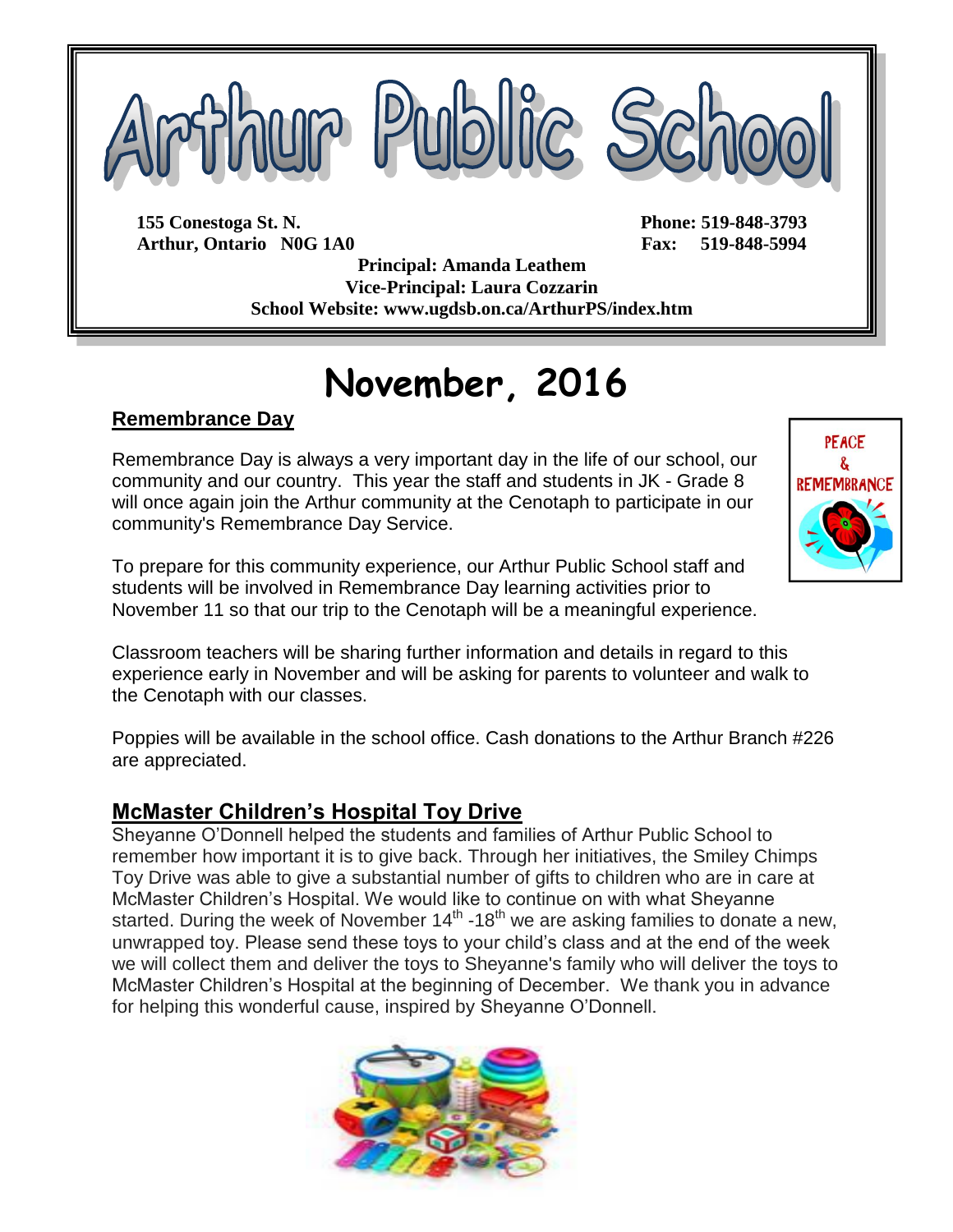## **Student Safety - Important Communication Needed**

Please contact the school if there are changes to how or when your child or children are going to be picked up from school, or if they are going to be late or absent. We make the safety of your children our highest priority, and we have systems in place to ensure our students are accounted for. For this reason, it is very important to call the school if your child is going to be late or absent. Also, if you are changing the home time routine, be sure to contact the office and sign your child out. When we cannot account for a student, we will do everything possible to find them. Each day we follow up on around 10 students because there was no communication about changes to routines. We appreciate your support.

## **Character Trait for November is Respect**

During the month of November our staff will focus on the character trait of respect. With so many unique individuals in the building, all trying to get along we are bound to have our differences. We work hard to ensure that those differences are valued. When conflicts arise, as they often do, we ask that those in the conflict treat each other with respect. When this can happen, the issue often gets resolved and all parties feel better about themselves. Future conflicts are less likely to happen. We also ask students to respect themselves and respect the property of others. Our students are getting to be pretty good at this, but we will continue to send this very important message. Conversations about what respect is and isn't while at home will help to reinforce what we are doing at school. Thanks for your support.

### **Inclement Weather Procedures**

You reside in the **North Wellington** area. At different times during the year, dense fog, icy roads, or snowy weather may result in the cancellation of school buses. The announcement will be broadcast over radio stations CKNX (FM102 Wingham), CHYM (570 Kitchener), CKKW (109 Kitchener) and CJOY (1460 Guelph). Our school will be open if buses do not run; you, as the parent, need to decide if it is safe to drive your child(ren) to school on a no-bus day. Please note, if the buses are cancelled in the morning, you will need to make arrangements for picking up your child at the end of the day. You will find information about school bus cancellations on inclement weather days and lots of information that pertains to our schools at www.ugdsb.on.ca



## **Snack Program**

Thank you for bringing healthy food to hungry minds to All Treat Farms Food & Friends Program and Amy O'Donnell and all who have contributed to our Children's Foundation of Guelph and Wellington Food & Friends student nutrition program. Donations of time, money and in-kind offerings are very much needed and appreciated. Contact Mrs. Cozzarin for more information.

## **Fresh from the Farm Update!**

Thank you to everyone who supported this fundraising initiative for the Snack Program. We raised almost \$900!!

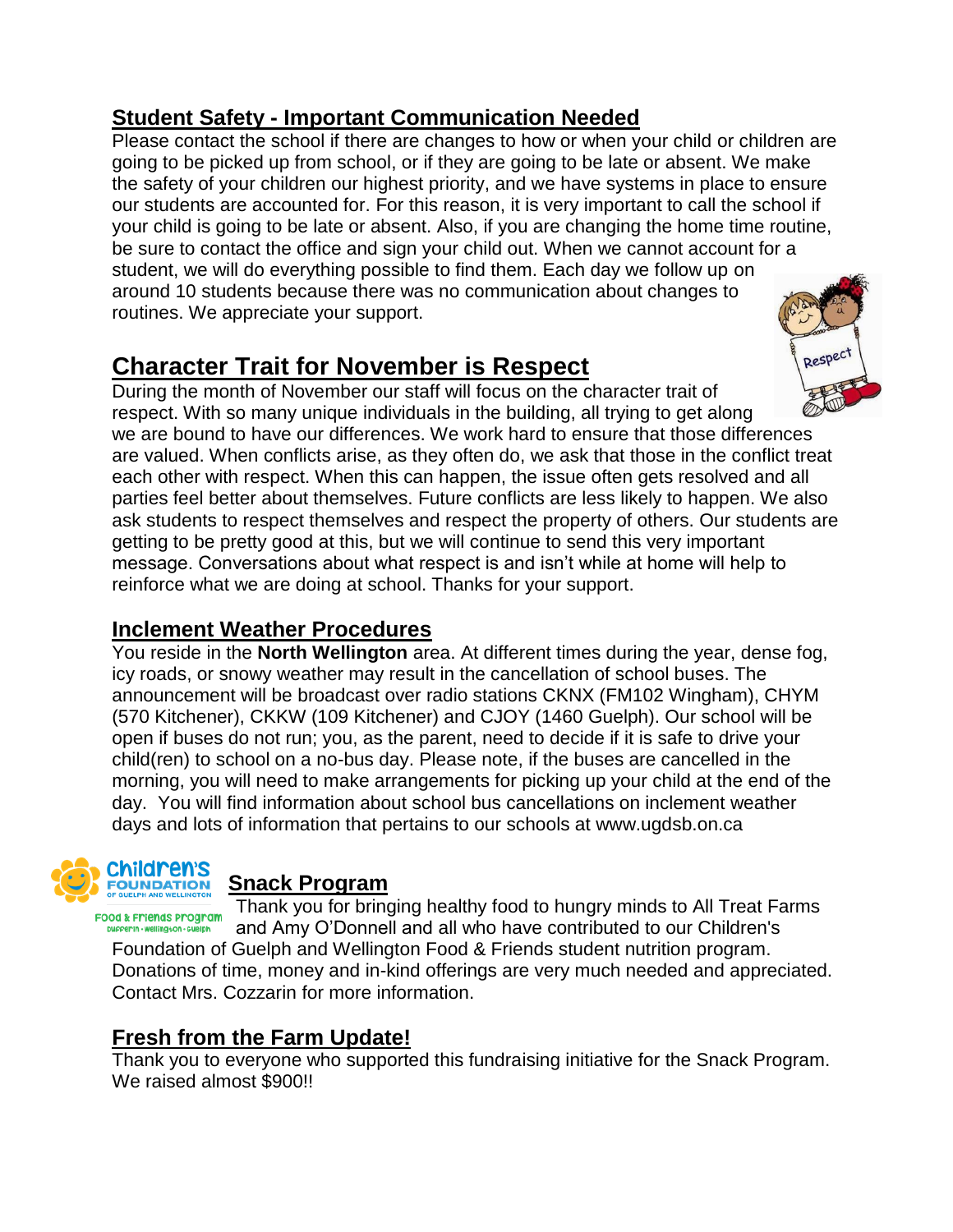## **Food Drive!**

Thank you to the families of Arthur Public School for the donations for our food drive. Thanks to your generous donations, we were able to provide enough food for 317 meals to the Arthur Food Bank through Farm Credit. A big thank you to Mrs. McCabe and her class who helped organize our drive and load the food onto the Farm Credit Tractor!

#### **Student Government 2016-2017**

Thank you Student Government for organizing some great October Spirit days! We had Blue Jay day, Comfy Cosy day and Halloween Dress Up day! Looking ahead to November we are having Red and White day on November 11<sup>th</sup>, Remembrance Day. On November 16<sup>th</sup> Student Government is asking us to wear our favourite team hats or jerseys!!



## **Arthur Public School Soccer News**

On October 5 the intermediate boys travelled to Palmerston to participate in the soccer tournament. They won 3 games and tied 1. So to determine who won the tied game, they had a shootout and they unfortunately lost. When the intermediate girls went for their tournament they also travelled to Palmerston. They lost 3 games and tied 1 with the score being 1-1. But, at the end of the day our intermediates kept a positive attitude and represented Arthur P.S with smiles on their faces. Good job to both teams and thank-you to their coach Mr.Duncan!

**Halisha and Gloria**

### **Meat Order Pick Up**

If you ordered meat please remember pick up is on Tuesday November 2<sup>nd</sup> between **3:30 and 5:30.**

### **Terry Fox Run…Thank You**

Thank you everyone for supporting our Terry Fox Run. We raised over \$100.00 for the Terry Fox Foundation!

Also, huge thanks to Mrs. Fleming and Mrs. Hustler who organized a great spirit event for us. Also thanks to our students who participated so fully in the day to support a great cause.

Well done everyone!!

#### **Arthur Public Library Programs**

**Postcards for Peace** (All Ages) Visit our postcard station at the library during Veterans' week to express messages of thanks to those who served Canada in times of war, military conflict and peace. Tuesday, November 8 to Saturday, November 12, during branch hours **Beginner's Origami** (Ages 5 to 9) Enjoy stories, songs, games and an origami craft! Please register. Saturday, November 19, 10:30 am - 11:30 am

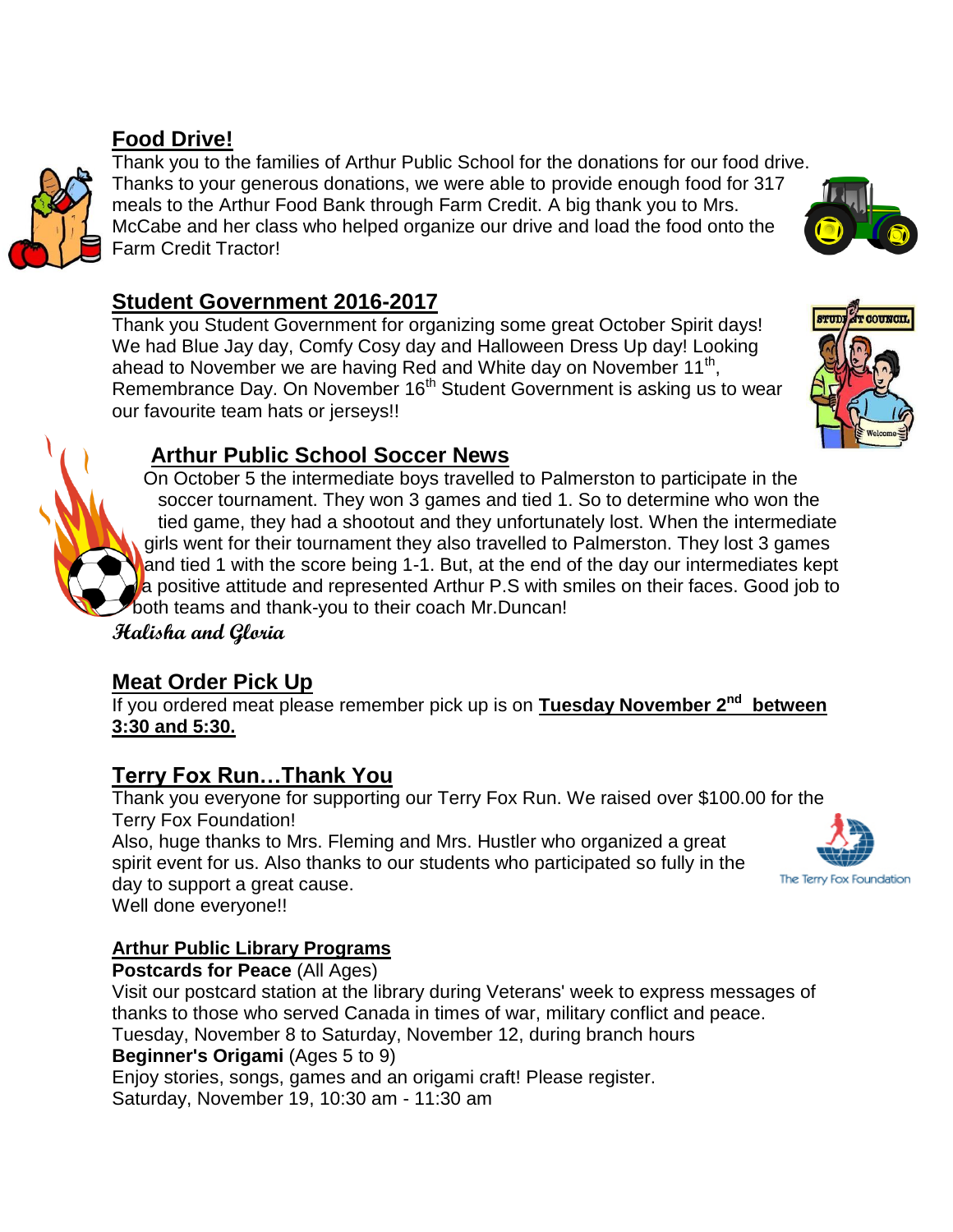## **Cross Country Team**

The junior/intermediate cross-country team at Arthur PS has been training hard for the past month and they were able to participate in the regional meet on October 14 at the Mount Forest Arena. Our team of 22 members trained during recess at least 3-4 times a week. The meet in Mount Forest was a beautiful, sunny day but a lot on the cool side. However, this did not dampen our spirits as we came out strong and represented our school very well! We had many great finishes! Honourable mention goes Cassie H. who came in second for the Grade 6 girls and Wyatt S. who came in third for the Grade 6 boys. I am so proud of all their accomplishments! Excellent job team!



(Mr. B. Stiles - Teacher and Cross-Country Coach).



## **Donations will be collected along the parade route!**

### **Thank You!**

Thank you to all those who donated winter coats to The 2nd Annual Community Coat Drive held by the North Wellington Fire Service - Arthur Fire Station!

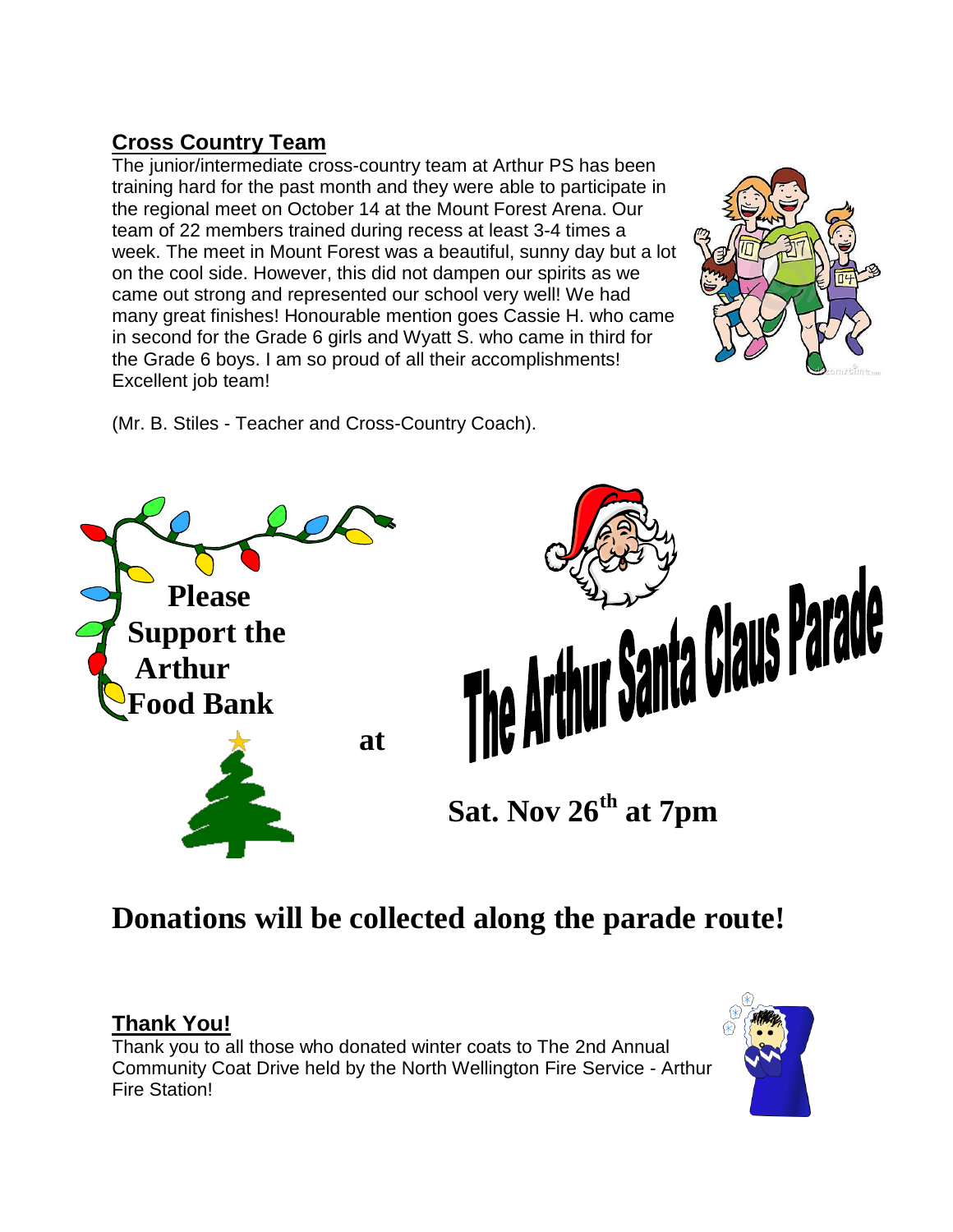

#### **Monthly Environmental Activities to help celebrate our planet NOVEMBER 25TH IS BUY NOTHING DAY!**

*It is vital to teach our children to respect and take care of the environment.*

#### **Celebrate Buy Nothing Day on November 25th!**

**Buy Nothing Day** is an awareness day highlighting society's habit of buying too many things.

Founded by Vancouver artist Ted Dave, "*The first Buy Nothing Day was organized in Canada in September 1992 as a day for society to* 

*examine the issue of over-consumption. In 1997, it was moved to 'Black Friday', which is one of the busiest shopping days in the United States."* https://en.wikipedia.org



day-2012-approaching-could-you-stop-spending-one-day

**Repair, reduce, re-use, recycle – 4 R's are best!**

"*It's time for a new kind of materialism, based on an economy of better, not more... that makes things which last and can be repaired many times before being recycled, allowing us to share better the surplus of stuff we already have, from furniture to tools, cars, fridges, clothes and food. 'Repair, reduce, re-use, recycle', could be the basis of a new economic model."* https://www.theguardian.com

#### **Some great ideas for your family on Buy Nothing Day!**

- Instead of shopping, enjoy a day in the great outdoors by walking trails or going to the park.
- Recycle school supplies such as binders, workbooks, pens and pencils instead of buying new.
- Donate clothes, books, toys and games your family does not need any more.
- Think of things you can make or do for people as gifts without spending any money.

"*Either way, there's no doubt that going without buying anything for an entire day is quite a challenge in the modern world, and will serve to make you think about what your life is really about."*  <https://www.daysoftheyear.com/days/buy-nothing-day>

#### **Progress Report Interviews**

We will be having Educator-Parent Interviews on November 24<sup>th</sup> from 3:50-7:00PM. Further information will come home with your child's Progress Report or from the teacher.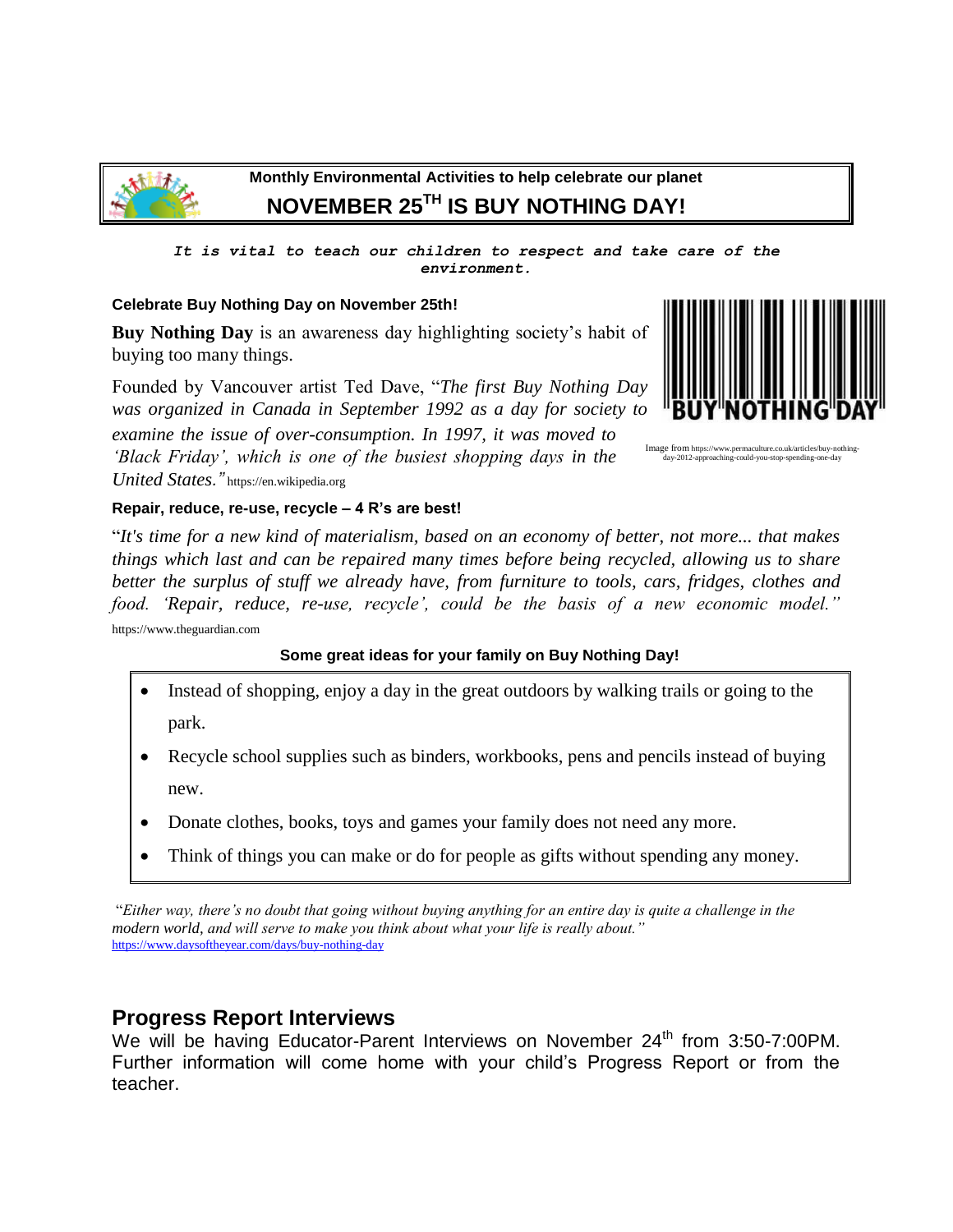## **Helping your child with difficult situations**

Life is full of things that are hard to deal with. Sometimes children need help in dealing with these events. "Resiliency" is what helps adults and children to "bounce back" from the difficult events in life. The best way to help your child be more resilient is to model the skills for them. Here are some ideas that you can try:

- 1. Starting at birth, respond to baby's smiles and cooing by smiling and cooing back often.
- 2. Comfort your child when he or she is upset. Hugs and a quiet voice can go a long way in calming a child.
- 3. Teach your child to take deep breaths to calm down when they are upset and then talk when they are relaxed.
- 4. Help your child to see another way of looking at things: "I know that you want to play with that toy. Tom waited for the toy and now it is his turn. He would be sad if you took it away."
- 5. Instead of making your child say "sorry", talk about his or her feelings and the feelings of the other person involved in the event.
- 6. At night when you put your child to bed ask them to think of one positive thing that happened to them that day. You could share something too.
- 7. Point out your child's strengths: "Hey you rode that bike by yourself!"
- 8. Encourage your child to keep trying even if something is hard.
- 9. Read positive, happy stories together.
- 10.Give your child lots of time to play. Help them play with other children in a positive way.

If you would like more ideas and information on raising a resilient child go to <http://www.reachinginreachingout.com/resources-parents.htm>



"Today you are You, that is truer than true. There is no one alive who is Youer than You." - Dr. Seuss